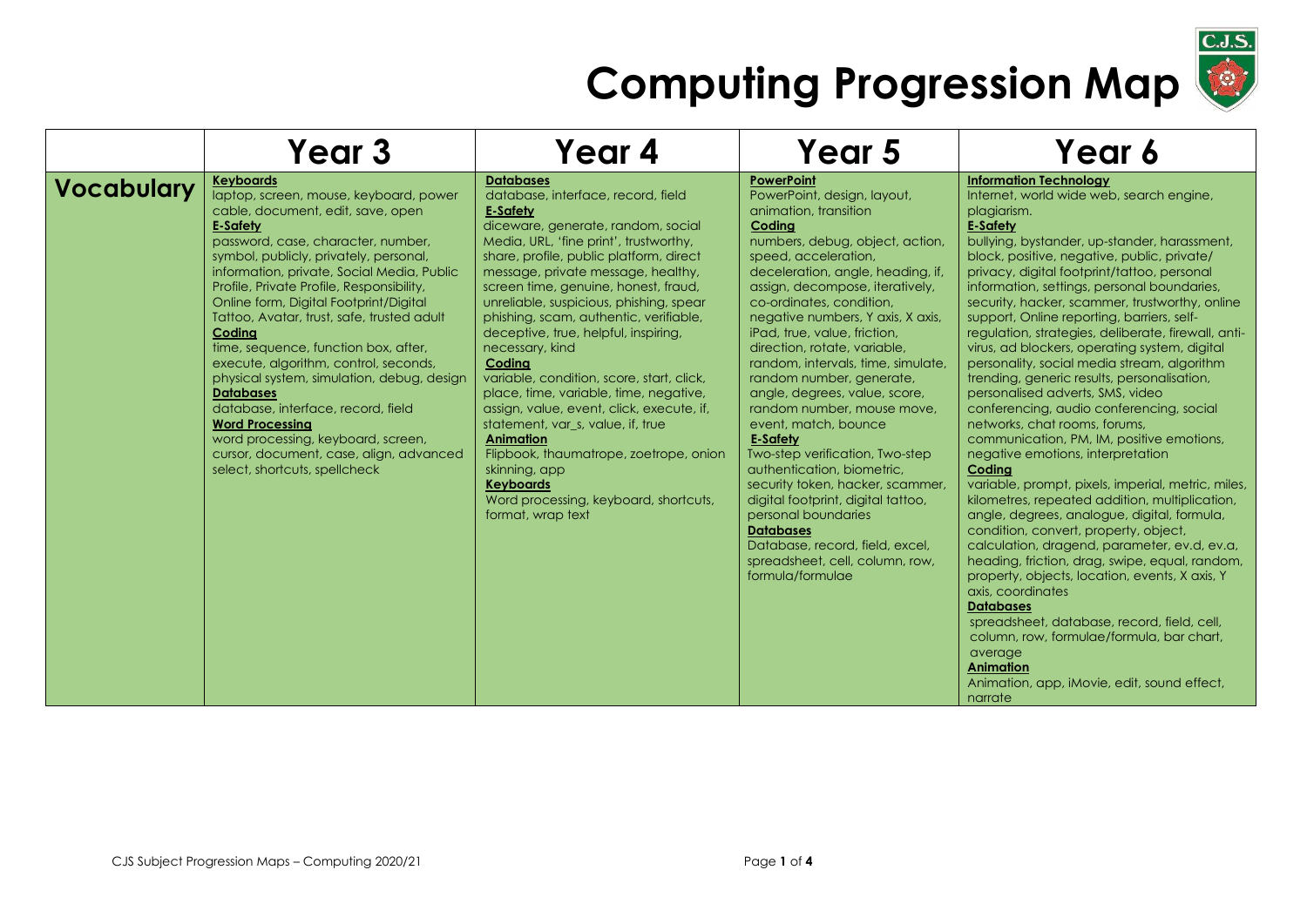

|                            | Year 3                                                                                                                                                                                                                                                                                                                                                                                                                                                                                                                                                                                                                                                                                                                  | Year 4                                                                                                                                                                                                                                                                                                                                                                                                                                                                                                                                                                                                                               | Year 5                                                                                                                                                                                                                                                                                                                                                                                                                                                                                                                    | Year 6                                                                                                                                                                                                                                                                                                                                                                                                                                                                                                                                                                          |
|----------------------------|-------------------------------------------------------------------------------------------------------------------------------------------------------------------------------------------------------------------------------------------------------------------------------------------------------------------------------------------------------------------------------------------------------------------------------------------------------------------------------------------------------------------------------------------------------------------------------------------------------------------------------------------------------------------------------------------------------------------------|--------------------------------------------------------------------------------------------------------------------------------------------------------------------------------------------------------------------------------------------------------------------------------------------------------------------------------------------------------------------------------------------------------------------------------------------------------------------------------------------------------------------------------------------------------------------------------------------------------------------------------------|---------------------------------------------------------------------------------------------------------------------------------------------------------------------------------------------------------------------------------------------------------------------------------------------------------------------------------------------------------------------------------------------------------------------------------------------------------------------------------------------------------------------------|---------------------------------------------------------------------------------------------------------------------------------------------------------------------------------------------------------------------------------------------------------------------------------------------------------------------------------------------------------------------------------------------------------------------------------------------------------------------------------------------------------------------------------------------------------------------------------|
| Computer<br><b>Science</b> | • Make things happen in a sequence,<br>creating simple animations and<br>simulations.<br>• Code with 'if statements', which select<br>different pieces of code to execute<br>depending on what happens to other<br>objects.<br>• Keep testing my program and can<br>recognise when I need to debug it.<br>• Describe the algorithm I will need for a<br>simple task.<br>• Save and retrieve work on the internet.<br>the school network or my own device.<br>• Talk about the parts of a computer.<br>• Tell you ways to communicate with<br>others online.<br>• Describe the World Wide Web as the<br>part of the internet that contains<br>websites.<br>• Use search tools to find and use an<br>appropriate website. | • Know computers use variables to count<br>things and keep track of what is going<br>on and I create simple games which<br>use a score variable.<br>• Know how to use repetition and loops<br>to do things over and over again.<br>• Tell whether a resource I am using is on<br>the internet, the school network or my<br>own device.<br>• Identify key words to use when<br>searching safely on the World Wide<br>Web.<br>• Think about the reliability of information<br>I read on the World Wide Web.<br>• Tell how to check who owns photos,<br>text and clipart.<br>• Create a hyperlink to a source on the<br>World Wide Web. | • Know computers use numbers<br>to represent things such as how<br>fast things are moving, and<br>where they are.<br>• Know computers can generate<br>random numbers and I know<br>how these can be used in<br>simulations.<br>• Describe different parts of the<br>internet.<br>• Use a search engine to find<br>appropriate information and<br>check its reliability.<br>• Recognise and evaluate<br>different types of information I<br>find on the World Wide Web.<br>• Describe the different parts of a<br>webpage. | • Use variables in more complex ways and<br>manipulate inputs to create useful outputs.<br>• Know more about how computers use<br>property values and parameters to store<br>information about objects.<br>• Recognise the internet services I need to use<br>for different purposes.<br>• Describe how information is transported on<br>the internet.<br>• Talk about the way search results are<br>selected and ranked.<br>• Check the reliability of a website.<br>• Demonstrate knowledge of copyright and<br>acknowledge the sources of information<br>that I find online. |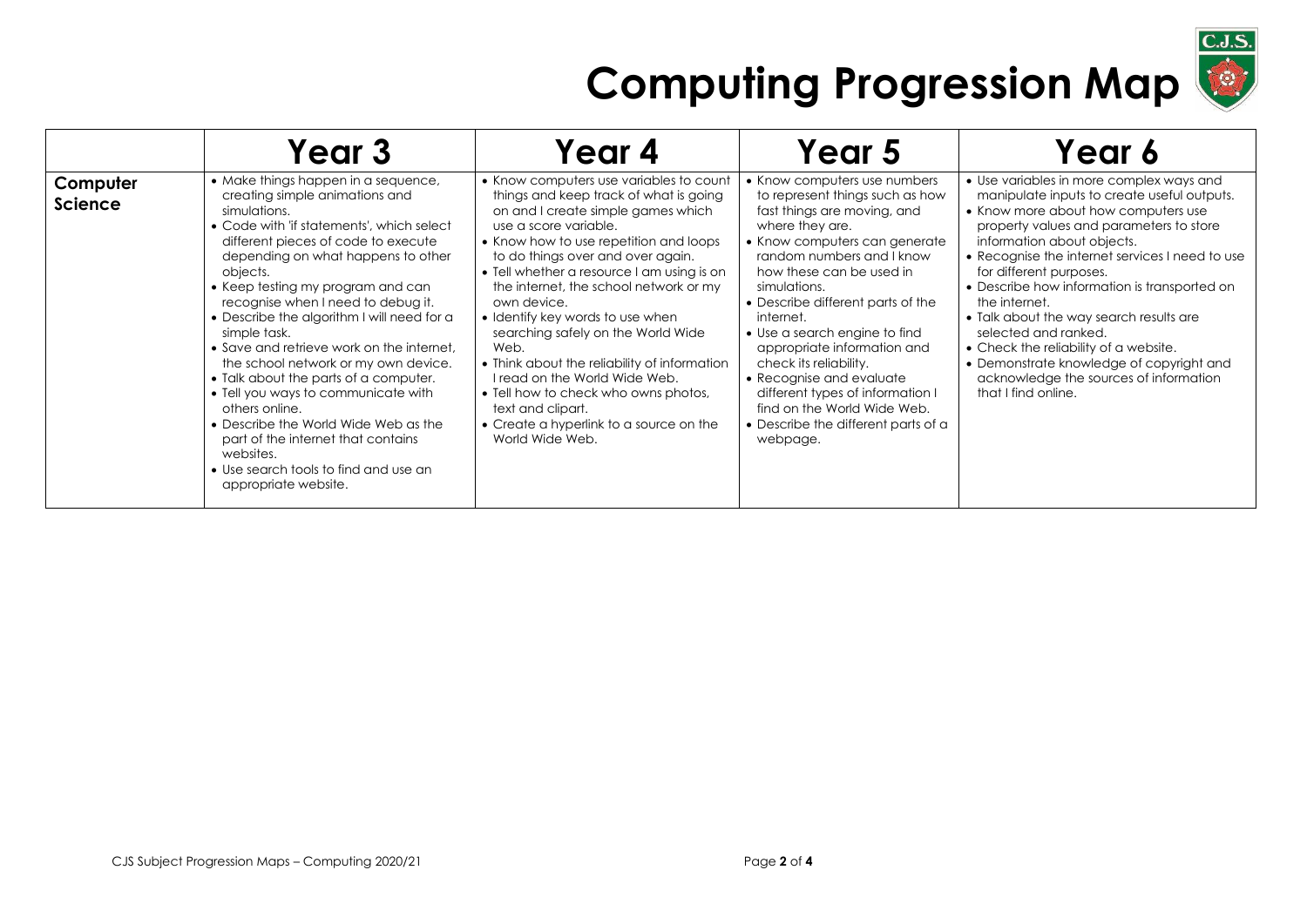

|                                                    | Year 3                                                                                                                                                                                                                                                                                                                                                                                                                                                                                                                                                                                    | Year 4                                                                                                                                                                                                                                                                                                                                                                                                                                                                                                                                                                                                               | Year 5                                                                                                                                                                                                                                                                                                                                                                                                                                                                                                                                                                                                                                                                                      | Year 6                                                                                                                                                                                                                                                                                                                                                                                                                                                                                                                                                                                                                                                                                                                        |
|----------------------------------------------------|-------------------------------------------------------------------------------------------------------------------------------------------------------------------------------------------------------------------------------------------------------------------------------------------------------------------------------------------------------------------------------------------------------------------------------------------------------------------------------------------------------------------------------------------------------------------------------------------|----------------------------------------------------------------------------------------------------------------------------------------------------------------------------------------------------------------------------------------------------------------------------------------------------------------------------------------------------------------------------------------------------------------------------------------------------------------------------------------------------------------------------------------------------------------------------------------------------------------------|---------------------------------------------------------------------------------------------------------------------------------------------------------------------------------------------------------------------------------------------------------------------------------------------------------------------------------------------------------------------------------------------------------------------------------------------------------------------------------------------------------------------------------------------------------------------------------------------------------------------------------------------------------------------------------------------|-------------------------------------------------------------------------------------------------------------------------------------------------------------------------------------------------------------------------------------------------------------------------------------------------------------------------------------------------------------------------------------------------------------------------------------------------------------------------------------------------------------------------------------------------------------------------------------------------------------------------------------------------------------------------------------------------------------------------------|
| <b>Digital Literacy</b><br>including e -<br>safety | • Talk about what makes a secure<br>password and why they are important.<br>• Understand when to share personal<br>information and when not to<br>• Be aware that some people lie about<br>who they are online<br>• Use the safety features of websites as<br>well as reporting concerns to an adult.<br>• Recognise websites and games<br>appropriate for my age.<br>• Make good choices about how long I<br>spend online.<br>• Recognise the need to ask an adult<br>before downloading files and games<br>from the internet.<br>• Recognise ways to communicate with<br>others online. | • Choose a secure password when I am<br>using a website.<br>• Talk about the ways I can protect<br>myself and my friends from harm<br>online.<br>• Use the safety features of websites as<br>well as reporting concerns to an adult.<br>• Know that anything I post online can<br>be seen by others.<br>• Choose websites and games that are<br>appropriate for my age.<br>• Help my friends make good choices<br>about the time they spend online.<br>• Talk about why I need to ask a trusted<br>adult before downloading files and<br>games from the internet.<br>• Comment positively and respectfully<br>online | • Recognise the need to protect<br>my password and other<br>personal information.<br>• Explain why I need to protect<br>myself and my friends and the<br>best ways to do this, including<br>reporting concerns to an adult.<br>• Know that anything I post online<br>can be seen, used and may<br>affect others.<br>• Talk about the dangers of<br>spending too long online or<br>playing a game.<br>• Explain the importance of<br>communicating kindly and<br>respectfully.<br>• Discuss the importance of<br>choosing an age- appropriate<br>website or game.<br>• Explain why I need to protect<br>my computer or device from<br>harm.<br>• Use different online<br>communication tools | • Protect my password and other personal<br>information.<br>• Explain the consequences of sharing too<br>much information about myself online.<br>• Support my friends to protect themselves<br>and make good choices online, including<br>reporting concerns to an adult.<br>• Explain the consequences of spending too<br>much time online or on a game.<br>• Explain the consequences to myself and<br>others of not communicating kindly and<br>respectfully.<br>• Protect my computer or device from harm<br>on the internet.<br>• Know that algorithms are used to track<br>online activities with a view to targeting<br>advertising and information<br>• Use different tools to collaborate and<br>communicate online |